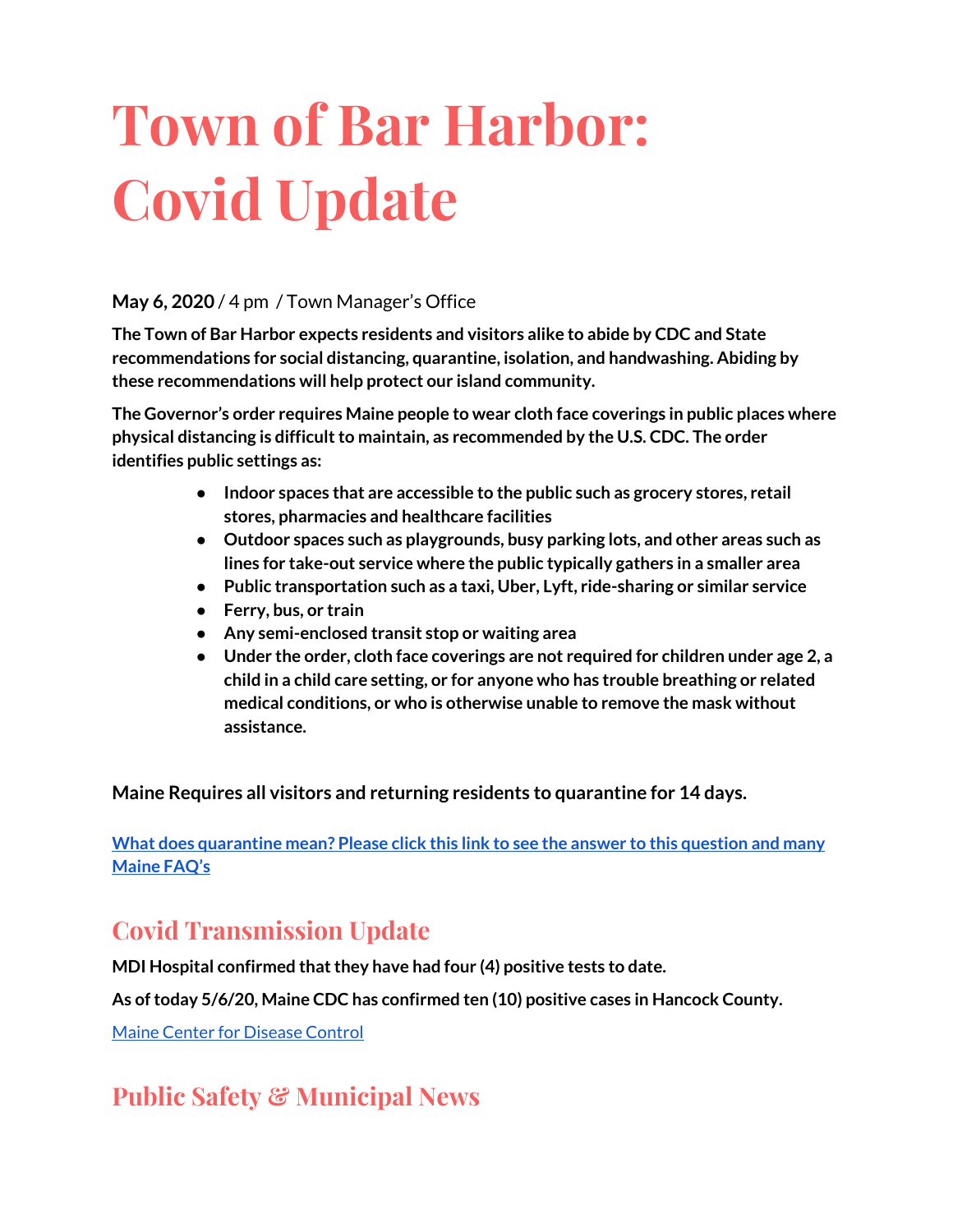**There are two new surveys on Polco to help the Town of Bar Harbor better understand the impact Covid 19 is having on the community and to help make Bar Harbor a safe and welcoming community when visitation begins again.**

**The Town invites all residents and community member to participate in the [C](https://polco.us/surveys/90178e75-6be4-45c6-819c-07052b97ab32?iid=9dedcb78-dd36-40ed-a81b-a88709e391cc)ovid19 [Resident](https://polco.us/surveys/90178e75-6be4-45c6-819c-07052b97ab32?iid=9dedcb78-dd36-40ed-a81b-a88709e391cc) [Impact](https://polco.us/surveys/90178e75-6be4-45c6-819c-07052b97ab32?iid=9dedcb78-dd36-40ed-a81b-a88709e391cc) Survey**

**The Town invites all businesses to participate in the Covid19 [Business](https://polco.us/surveys/96ab7f5d-a644-42b5-965d-f4a3d11c6ea7?iid=9dedcb78-dd36-40ed-a81b-a88709e391cc) Survey**

**The next Town Council meeting will be 5/19/20 at 4:00 PM on [townhallstreams.com](http://townhallstreams.com/) or live cable channel 1303.**

**Atthe 5/5 Town Council meeting action was taken to:**

- **• Direct Councilor Dobbs** and Manager Knight to open a dialog with the Governor's office **on behalf of Bar Harbor.**
- **● Have Councilor Friedmann create a framework for upcoming public Covid Zoom Forums to gather resident sentiment atthe end of May.**
- **● Create a staff working group to explore the potential for closing streets as a method of encouraging business and to accommodate social distancing**

The Public Works leaf pile area is open during normal public works facility hours. There will be no public access beyond the pile area and no access to the recycling metal pile.

Town of Bar Harbor buildings, schools, restrooms, and playgrounds are closed to the public until 5/15 due to the extension of the declaration of the state of emergency.

Town of Bar Harbor Town Meeting has been rescheduled for June 30th, and the Election will be held on July 14th.

BURN PERMITS: Burn permits are not being written by BHFD at this time but residents can get a permit online at [https://www13.informe.org/burnpermit/public/index.html.](https://www13.informe.org/burnpermit/public/index.html) If unable to obtain a permit online, it is because the fire department is not allowing burning for the day.

#### CDC Announces [Modifications](https://www.cdc.gov/media/releases/2020/s0409-modifications-extension-no-sail-ships.html) and Extension of No Sail Order for All Cruise Ships

Police Department: The Town's Police Department is tasked with enforcing the Governor's Essential Business [Mandate](https://www.maine.gov/governor/mills/sites/maine.gov.governor.mills/files/inline-files/An%20Order%20Regarding%20Essential%20Businesses%20and%20Operations%20.pdf) to ensure that all non essential businesses are complying with the order to close. Please call the department 288-3391 for more information.

# **Island Explorer**

**Downeast Transportation, in consultation with its partners, has decided to indefinitely postpone Island Explorer bus system service for 2020 due to the COVID-19 pandemic. The Island Explorer is a propane-powered, fare-free transit system that serves Acadia National Park and the surrounding communities. In 2019,the bus system carried more than 648,000**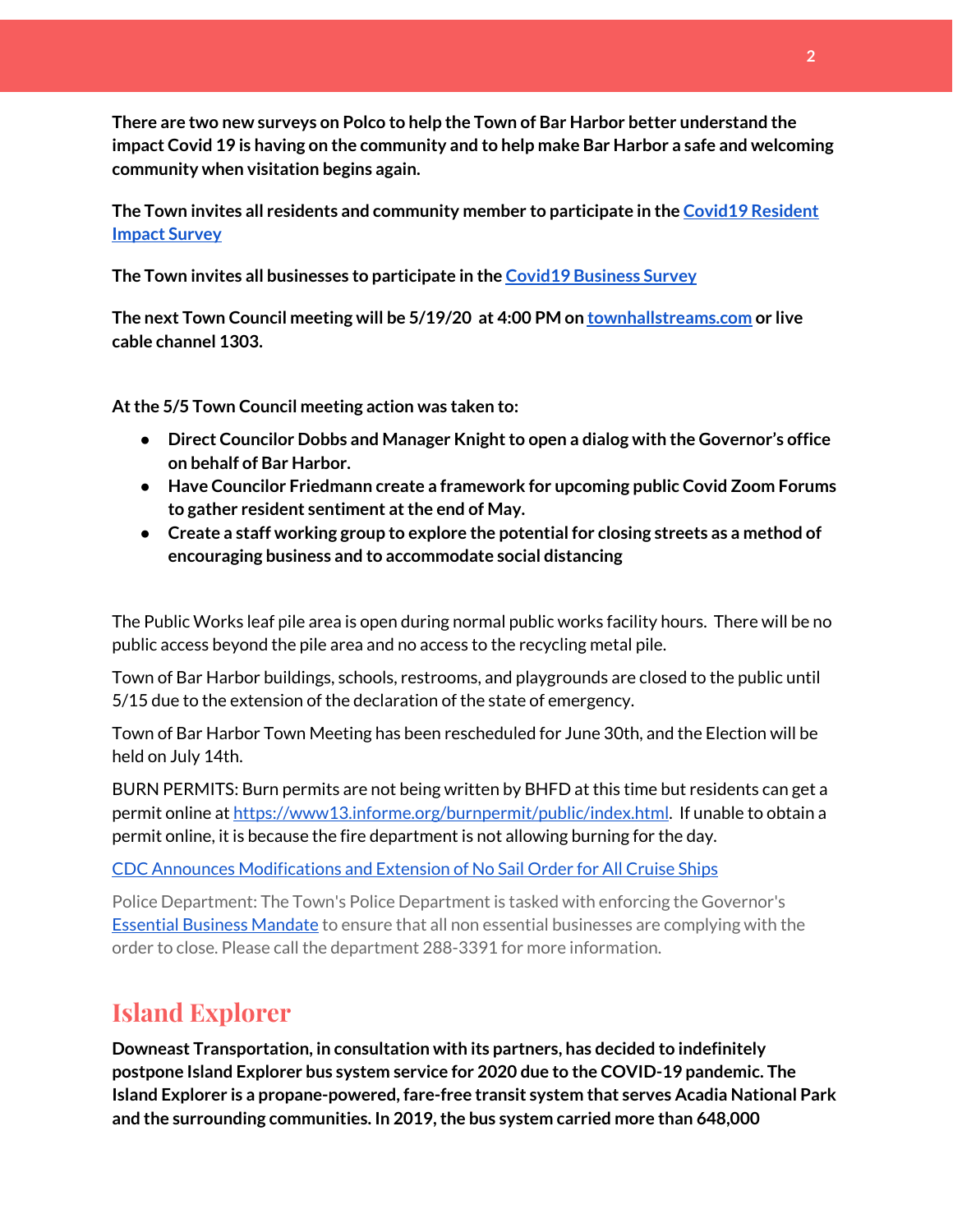**passengers. Service would normally begin June 23rd on Mount DesertIsland and Memorial Day weekend on the Schoodic Peninsula, and run through Columbus Day.**

# **MDI Hospital**

**16 Ways to Help Reduce Covid [Anxiety](https://www.mdihospital.org/news/16-ways-to-help-reduce-covid-19-anxiety/)**

**[Nutrition](https://www.mdihospital.org/news/16-ways-to-help-reduce-covid-19-anxiety/) during Covid 19**

Press Release [4/13/20:](https://www.mdihospital.org/news/mount-desert-island-hospital-acquires-cepheid-genexpert-rapid-point-of-care-testing-system-for-the-new-coronavirus-and-many-other-infectious-diseases/) MDI Hospital Acquires New Rapid Testing System

Drs. Kuffler and [Abreu's](https://www.mdislander.com/opinions/commentary-seven-steps-to-staying-safe) Letter about the Seven Steps to Staying Safe

**MDI Hospital Coronavirus Call Center :**If you are having symptoms or think you may have been exposed to COVID-19, call your primary care provider. If you do not have one, reach out to our Coronavirus Call Center at 207-801-5900. Calling ahead helps our dedicated health care professionals provide the best possible care and protects those in our community who are most vulnerable.

#### Remember: **PLEASE CALL AHEAD**

MDI Hospital has suspended visitation. There are several exceptions, please visit this website to learn more.

MDI [Hospital](https://www.mdihospital.org/covid-19/?fbclid=IwAR2Q31t4a6H1pxDfUeqSzFcmp5UbRlSwe93i58zEkHstfexp5EgoHB5cxGU) Covid Updates

# **Hannaford, Paradis True Value, A&B Naturals**

**"As always, a big thank you to all of our customers for their understanding through many changes in how we operate in today's environment!"- Jay Boyce, Manager**

#### **Curbside Pickup is now available for prescriptions, please callthe pharmacy for details [\(207\)](https://www.google.com/search?client=firefox-b-1-d&q=hannaford+pharmacy+bar+harbor#) [288-0421](https://www.google.com/search?client=firefox-b-1-d&q=hannaford+pharmacy+bar+harbor#)**

Hannaford store hours are 7am-8pm daily until May 9th.

On May 10th, Hours will change to 7am - 9pm daily.

Senior hours are now 7 am- 8 am on Tuesdays, Wednesdays, and Thursdays.

There may be daily limits per customer on the following items:

BUTTER - BABY WIPES - NAPKINS - PAPER TOWELS - HOUSEHOLD CLEANING SUPPLIES - HAND SANITIZER - EGGS - VITAMINS - COUGH & COLD MEDICINE - DISINFECTING SPRAY ALOE - RUBBING ALCOHOL - LIQUID HAND SOAP - FACE MASKS - TOILET PAPER - FLOUR FACIAL TISSUE - PAIN RELIEVERS

At this time, reusable bags are no longer permitted inside the building. This includes the reusable pre-wrap bags that customers may put fruits and vegetables in. Hannaford will be using single-use plastic bags until further notice.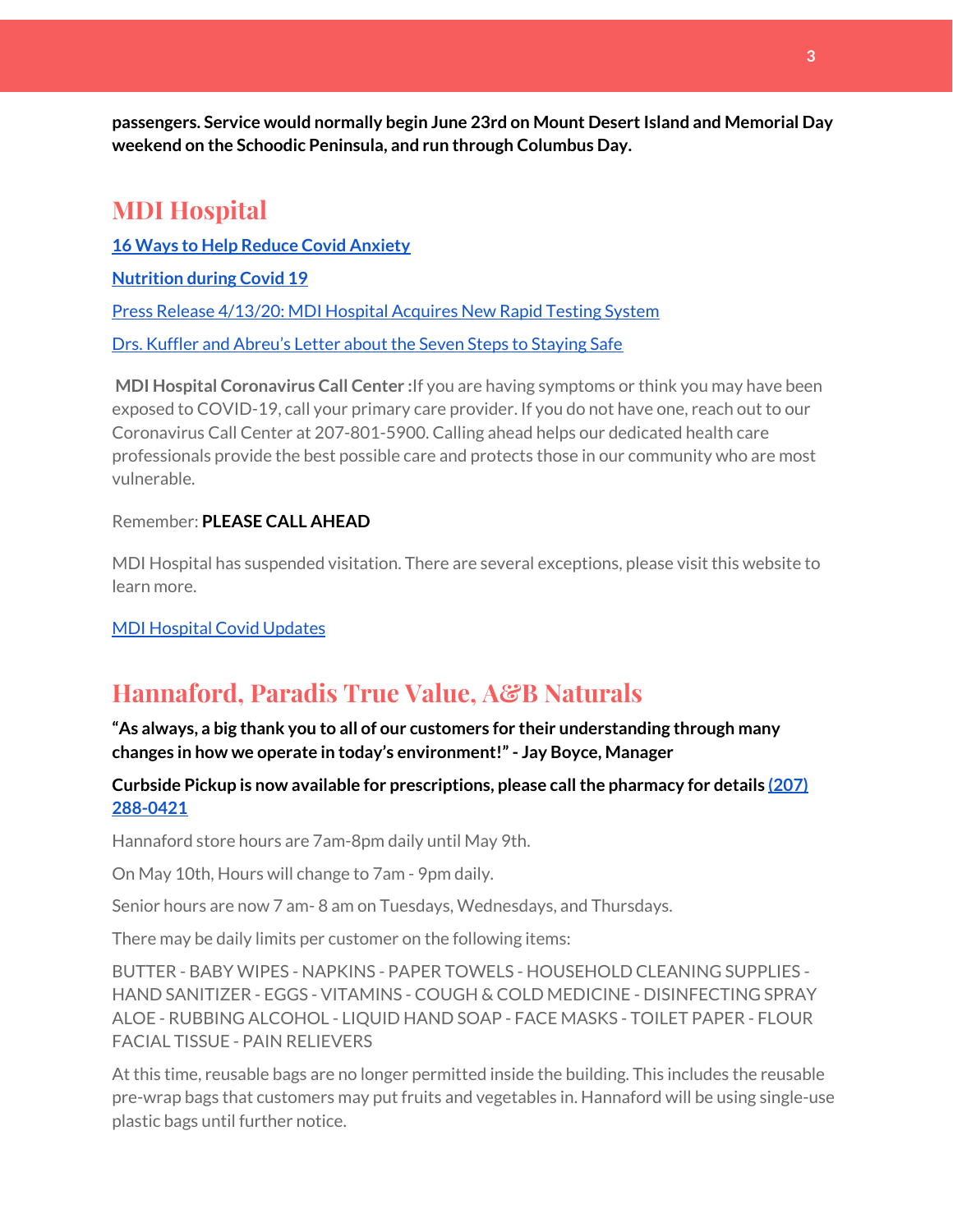#### **To those who are looking for work: [Hannaford](https://www.hannaford.com/about-us/careers) is currently hiring.**

#### **[Paradis](https://www.facebook.com/ParadisTrueValue/) True Value:**

Paradis is doing curbside pick-up with ordering and payment processing for those who do not wish to enter the store.

**Loads of annuals are now instock at Paradis Outdoors with more coming on Friday.**

When shipments of supplies come in they post to their [facebook](https://www.facebook.com/ParadisTrueValue/) page to notify customers of new inventory. 207-288-4995

#### **A&B [Naturals:](http://aandbnaturals.com/)**

A & B Naturals is doing curbside pickup, walk up window purchases, and online orders. **Customers are not currently allowed inside the store butthey are planning to open their doors to the public on Monday, May 11th.**

To place orders: call 207-288-8480/email [aandb.order@gmail.com](mailto:aandb.order@gmail.com)/ or on the website [www.aandbnaturals.com](http://www.aandbnaturals.com/)

# **Bar Harbor Chamber of Commerce**

Includes resource lists for visitors and businesses <https://www.visitbarharbor.com/member-center-coronavirus-resources>

# **School Information: Conners Emerson & MDI High School**

**SCHOOL LUNCH :**

**MDI High School**

#### MDIHS Food [Program](http://www.createsurvey.com/c/83380-7yUuuZ/) Option



Any MDI High School student who resides in the town of Bar Harbor, Mount Desert, Tremont, Trenton or Southwest Harbor will have the opportunity to pick up a bag breakfast/lunch. Each bag can be picked up at your town's elementary school (Town of BH @ Conners Emerson, Town of Mount Desert @ MDES, Town of Tremont @ Tremont Elementary Town of Trenton @ Trenton Elementary and Town of SWH @ Pemetic). These meals are

available free to any MDIHS student regardless of your lunch status. Students in Hancock or Lamoine --please contact your elementary school for meal options.

<sup>→→</sup>Complete this [survey](http://www.createsurvey.com/c/83380-7yUuuZ/) by Thursday each week to reserve meals for the following week.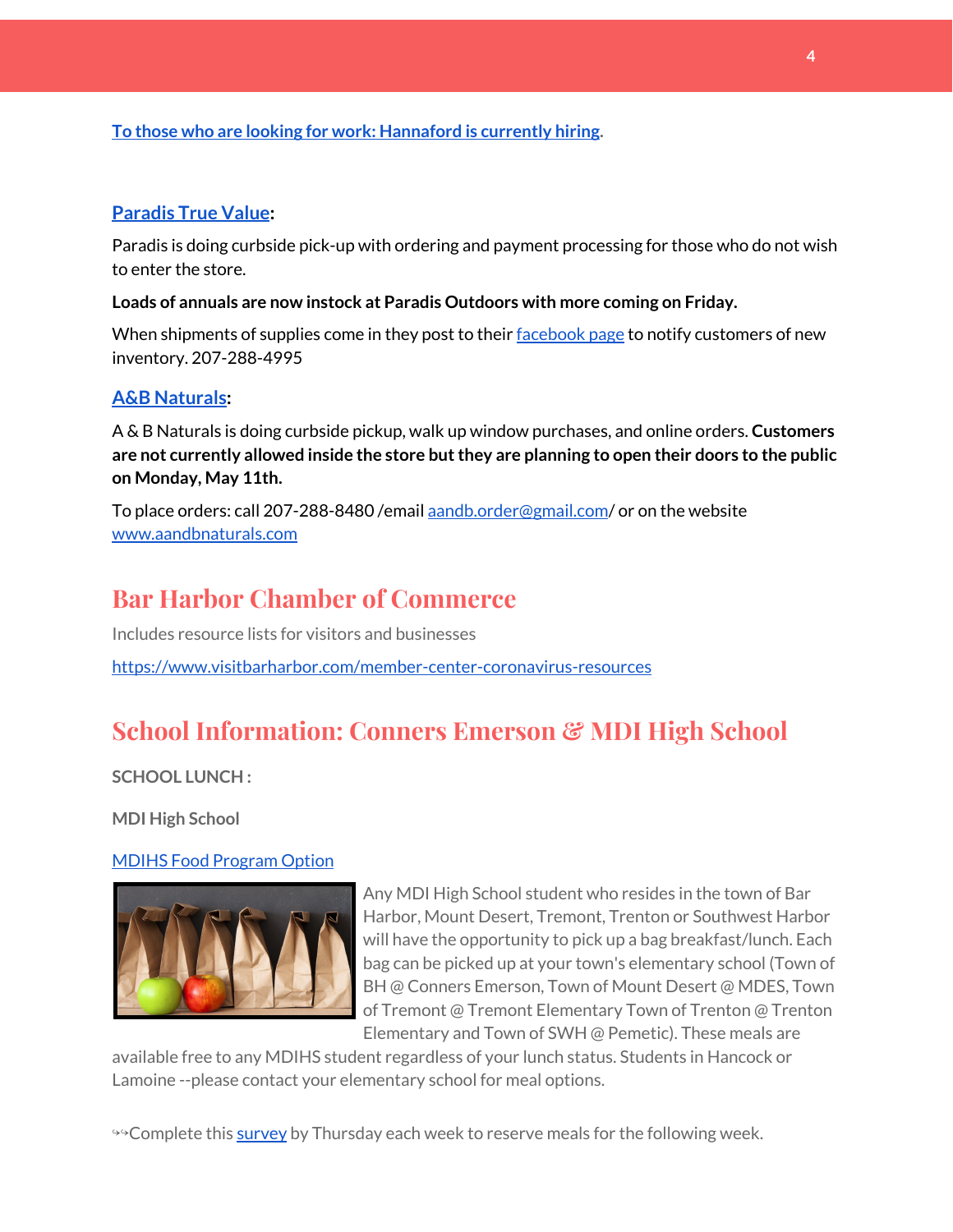#### **Conners-Emerson School**

This is for students living in Bar Harbor and the surrounding villages. Food will be picked up Monday and Thursday 11:30 to 12:30 in front of the Emerson Library

<http://www.mdirss.org/> Latest email update from Principal Haney MDI [Highschool](https://docs.google.com/document/d/1OKDsYNtOgV0FI9xAcXwQvenOKLV0S2vBg1o5jtu5CrE/edit?usp=sharing) Latest email update from Conners [Emerson](https://docs.google.com/document/d/1v3pgkG6Q-9S3gisuUIj4etPVDwgBKl4P00JBkvZr-kk/edit?usp=sharing) School **Latest email update from [Superintendent](https://docs.google.com/document/d/1fzeCbc8gpTSKmUaDoQH1Avx5PVl-h0reFphXrT1eUNA/edit?usp=sharing) Marc Gousse - last day of school June 12th, 2020**

# **Mental Health**

[National Alliance on Mental Illness Maine](https://www.namimaine.org/) [Maine DHHS - Hotlines/Crisis Numbers](https://www.maine.gov/dhhs/hotlines.shtml) Crisis [Services](https://www.sweetser.org/programs-services/services-for-adults/crisis-services/)

## **Acadia National Park**

**See latest [alertfrom](https://www.nps.gov/acad/learn/news/delaying-start-up-operations.htm) ANP : Delay of Opening**

## **Land & Garden Preserve**

Little Long Pond and all the Preserve's natural lands remain open. Visitors to the Preserve are encouraged to follow disinfecting and distancing protocols.

**Beginning the week of April 20, 2020 the Natural Lands team will begin an erosion control project along the southeastern side of Little Long Pond. The lower carriage road leading to the Boathouse will be seeded and closed to visitors for the next six weeks. Please do not go beyond any fencing and signage to allow new grass the necessary time for proper germination.**

The gardens remain closed and locked, and will reopen when it is safe to do so.

More info on our website: <https://www.gardenpreserve.org/>

## **Community Resources**

**The First: Jon Nicholson & Tony McKim Payroll [Protection](https://bit.ly/2WjDrd0) Plan "Wrap Up" video from 5/5**

Open Table MDI – Building [Community,](https://www.opentablemdi.org/) One Meal at a Time is delivering meals twice a week, free of charge, to anyone who requests them (MDI wide), as well as once a week curbside pick up. They are donation based and the food is healthy and tasty.